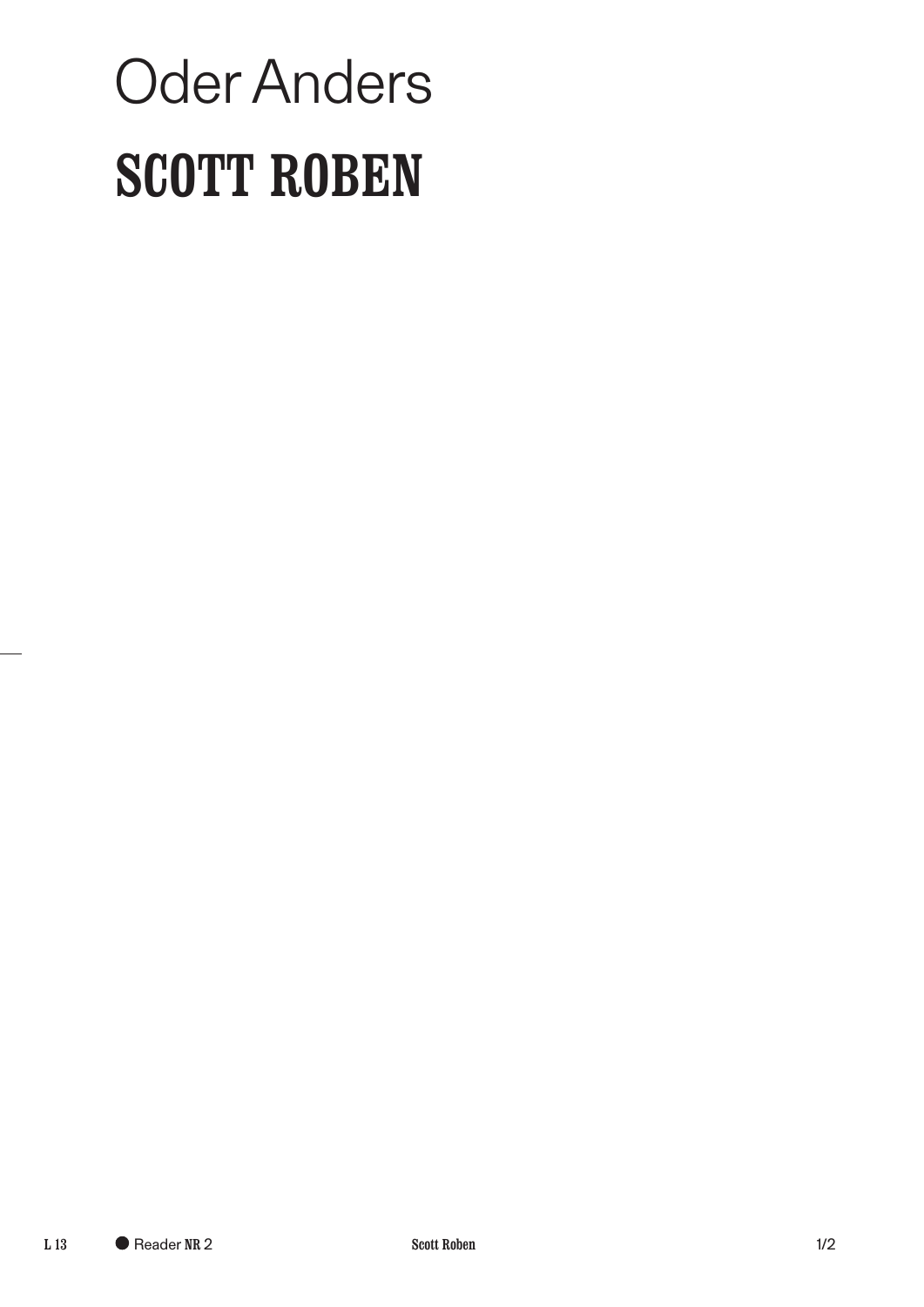## Prelude

Like many commissions, Robert Keil's Oder Anders started with an invitation, which Keil chose to share with the global shipping and receiving company United Parcel Service, instigating a sort of collaboration. From October to November, 2021, Lothringer 13 Halle will become the site of a UPS Access Point to which parcels will be delivered and available for pick-up by recipients. Keil's issuing of the "invitation" is also the initiation of a gesture that will play out relatively automatically, though somewhat unpredictably, over a six week period within the institution's halls. This text is therefore less a description than a series of questions in anticipation of a situation that has yet to unfold.

Oder Anders, which means something like "said another way," may find friction in the doublings and role changes that occur when two found structures—a gallery structure and a global shipping structure—are brought into contact inside the building. Most likely, these will never resolve cleanly. Who, for example, is hosting whom? Is Lothringer 13 Halle hosting a UPS Access Point as an artwork within its exhibition? Or, will we come to understand UPS's global network as the temporary host of Lothringer 13 Halle? The overlay may also bring about other manners of spectatorship. How is the event of parcel distribution fltered through the setting of a contemporary art exhibition? And how does a contemporary art exhibition make contact with delivery persons and parcel recipients who hastily pass through it? For this "audience," will the institutional setting and artworks dissolve into ambience? What are its qualities?

Keil's concept is, on the one hand, an intervention into the architecture, and on the other, a choreographic prompt. That is to say: Oder Anders will inevitably become architectural as it reorganizes the space's function and, therefore, the patterns by which bodies will move through it. How do bodies move when they are approaching an artwork, or when they are arriving to collect a parcel? What diferences arise in posture, speed, alertness? Meanwhile, packages, with their own specific materiality, dimension, and weight will move daily through the space, too. The sense of the work overall might lie in the character, efects, and traces of these various movements in proximity to one another. What kinds of marks will they leave on the architecture? What kinds of marks will they leave on the exhibition, on visitors, on the shipping company?

Finally, could Oder Anders be understood as a staging of encounters — or, to borrow some of the language at hand, of dispatches and receipts? Although many aspects will play out automatically, where do these encounters result in unscripted situations? Like two words that nearly rhyme, but don't, will Keil's intertwining of two found structures within the building, briefy or feetingly, produce moments of disorientation? When their ill-ftting parts converge, what kinds of uncertainties, awkwardnesses, or hesitations might erupt as viewers, customers, and staff navigate their gaps? Moreover, how will these be recorded, remembered, and made sense of after-the-fact?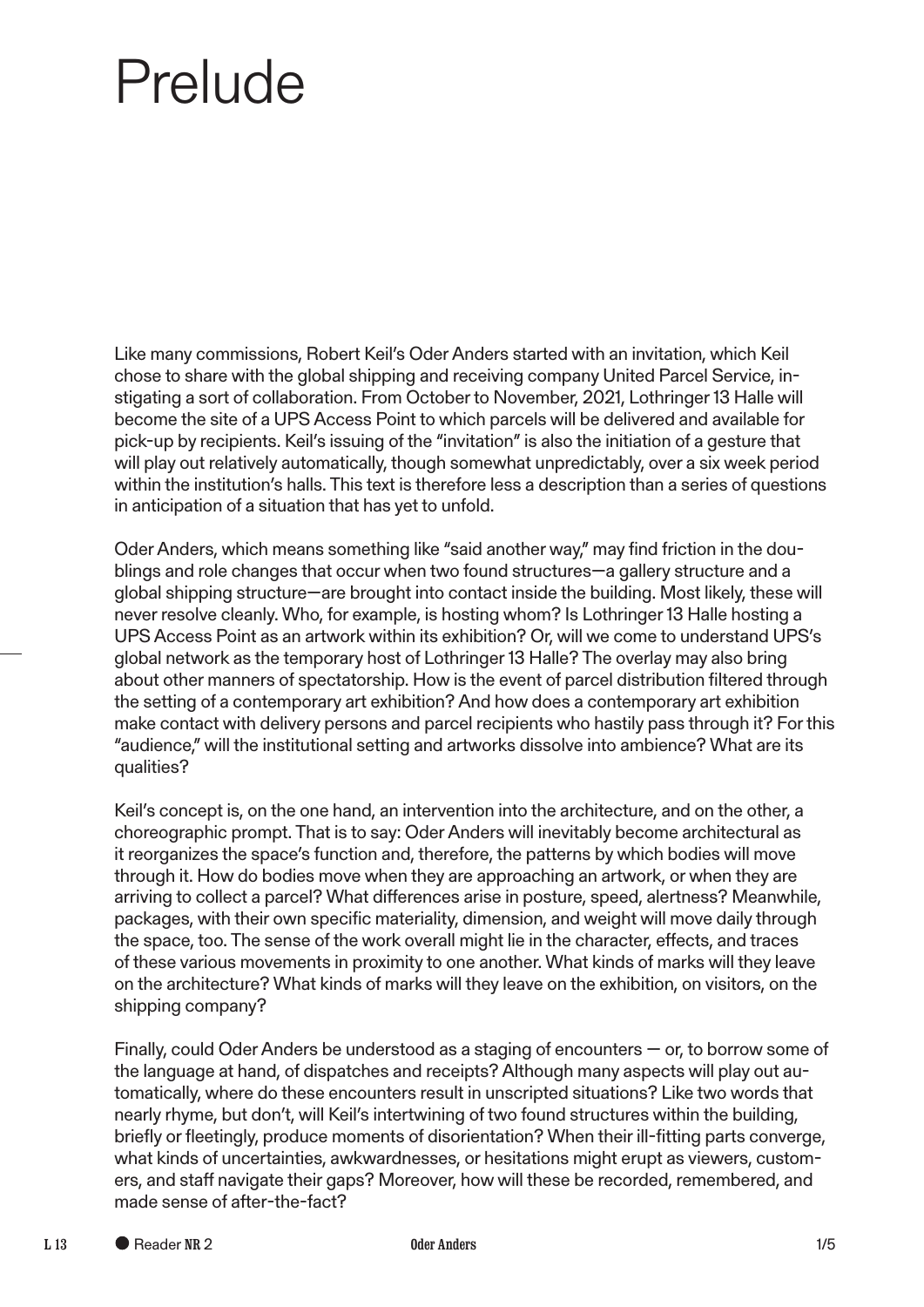

ROBERT KEIL (b. 1987, Penzberg) is an artist. He graduated in 2018 as a master student of Prof. Olaf Nicolai at the Academy of Fine Arts, Munich and subsequently completed an MFA in Sculpture at Bard College New York. He works with a conceptual approach as well as sculpturally with classical materials, with self-programmed software, magnetic force or four-leaf clovers. His works and performances have been shown at the Kammerspielen Munich; Loggia, Munich; Bard College, New York; Hayward Gallery, London; KUB Arena, Bregenz; New Bretagne; Belle Air, Essen; Eigen+Art lab, Berlin et. al.

SCOTT ROBEN (b. 1989, Philadelphia) is an artist and writer holding an MFA in Painting from Bard College, New York, and an A.B. in Visual and Environmental Studies from Harvard University, Cambridge. From 2018-19 he was a participant in the Berlin Program for Artists. His work has been exhibited at various venues in the United States and Germany, and his writing on art has appeared in numerous artist monographs as well as publications such as *Art in America, Frieze, and Texte zur Kunst*.

S Maybe we should start with something concrete. The piece has been running for about a month now. How is it going? What's the day-to-day life of it like right now?

R It turns out that quite a lot of packages are coming every day. It's always the same person who comes to deliver the packages and pick them up. There's a face to the packages, somehow, which I hadn't expected.

Now that the show has opened, it's clear that I am only one small part of the whole thing. I just stop in now and then to see what's going on.

S How would you say the number of people coming to collect packages compares to the number of people coming to visit the exhibition?

R More people come to the space because packages are waiting for them. But then sometimes those same people come with a plan to see the show as well, with a package in their hand.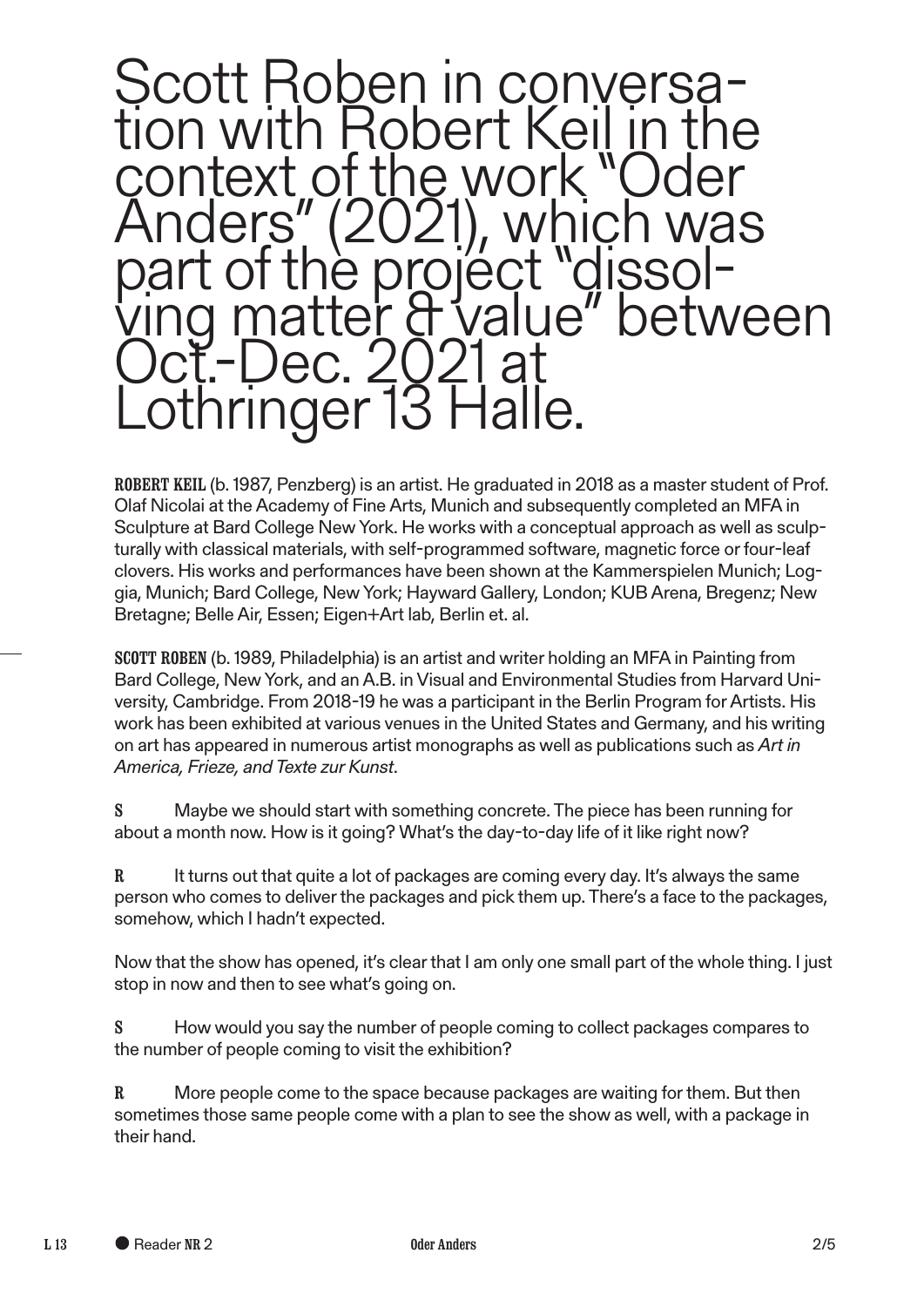S I guess people who come to pick up their parcels are as much visitors to the show as anyone else, whether or not they perceive it that way. I have the impression from talking to you about the work previously that you don't have any expectations about how people respond to or engage with the work. You just want to see what happens. So if people pick up their parcels and ignore the show, that's as valid of a response as anything else?

R Yes. For sure. For me, it's that I want to create a potential with the work. And I also want to be quite precise in how I do that. But then it's totally fine: as you said, all experiences of the work have the same value. I'm more interested in how potential is constructed through an artwork than in communicating a certain message.

S When you started to think about your contribution to the exhibition, what motivated your desire to collaborate with a third party like UPS? Was there something about the gallery space itself, that didn't allow for that kind of potential that you were interested in creating, which is why you had to bring in another structure?

 $R$  I guess it had to do a little bit with the topic of the exhibition, which is summed up in the title: "Dissolving Matter and Value." Often matter in an exhibition functions very linearly. It's the model of: "I'm an artist. I get money to pay for some materials. I create a physical artwork with it, put it in an exhibition, people consume it somehow, and someone either buys it or doesn't." I was wondering how to manipulate that, and not only in a symbolic way.

For me it's always most interesting to start with a found structure, something that we all have to deal with in our daily lives, and to find a way of manipulating it, to put it somewhere else, and to get it to perform itself.

Of course it also shifts a lot of other power dynamics. For example, what is my role as an artist? Is this show this moment of presentation, of what I've labored over in the studio? For me it was a chance to change all of this, these diferent elements, and to see what happens. To bring the show and the production of an artwork closer together. Like a set or landscape – with all its components – that produces propositions in real time to which everyone relates in their own way.

S Does the viewer figure into that equation as well?

R Yeah, sure. I very much like this constellation between an artwork, the viewer, and the person who made the work. This is important for me, and I work with it a lot. But it's also about putting something in between those relationships, which is generally how I work. This is fun in a way that wouldn't work without the role of "the viewer."

S I see the intervention not just as a "coming between," which is the etymological origin of that word, but also a multiplication: everyone has a double role in the way you set up the project. The Lothringer 13 is also a UPS Access Point; the viewer is also a customer; the UPS site is also a sculpture, the sculpture is also a performance, and so on.

R Yes, that's a good point. I don't want to destroy those basic relationships. I like them. But I don't want to see them in a simple, linear way. This is not satisfying for me. I want to create the opportunity to play and switch roles. I like that art can offer this... and that it allows you to come closer to the construction of things, including of artworks themselves. The "how" matters. Actually I think this is also where the beauty sits for me. I consider the piece quite beautiful and not as anti-aesthetic, as some viewers of the show have interpreted it.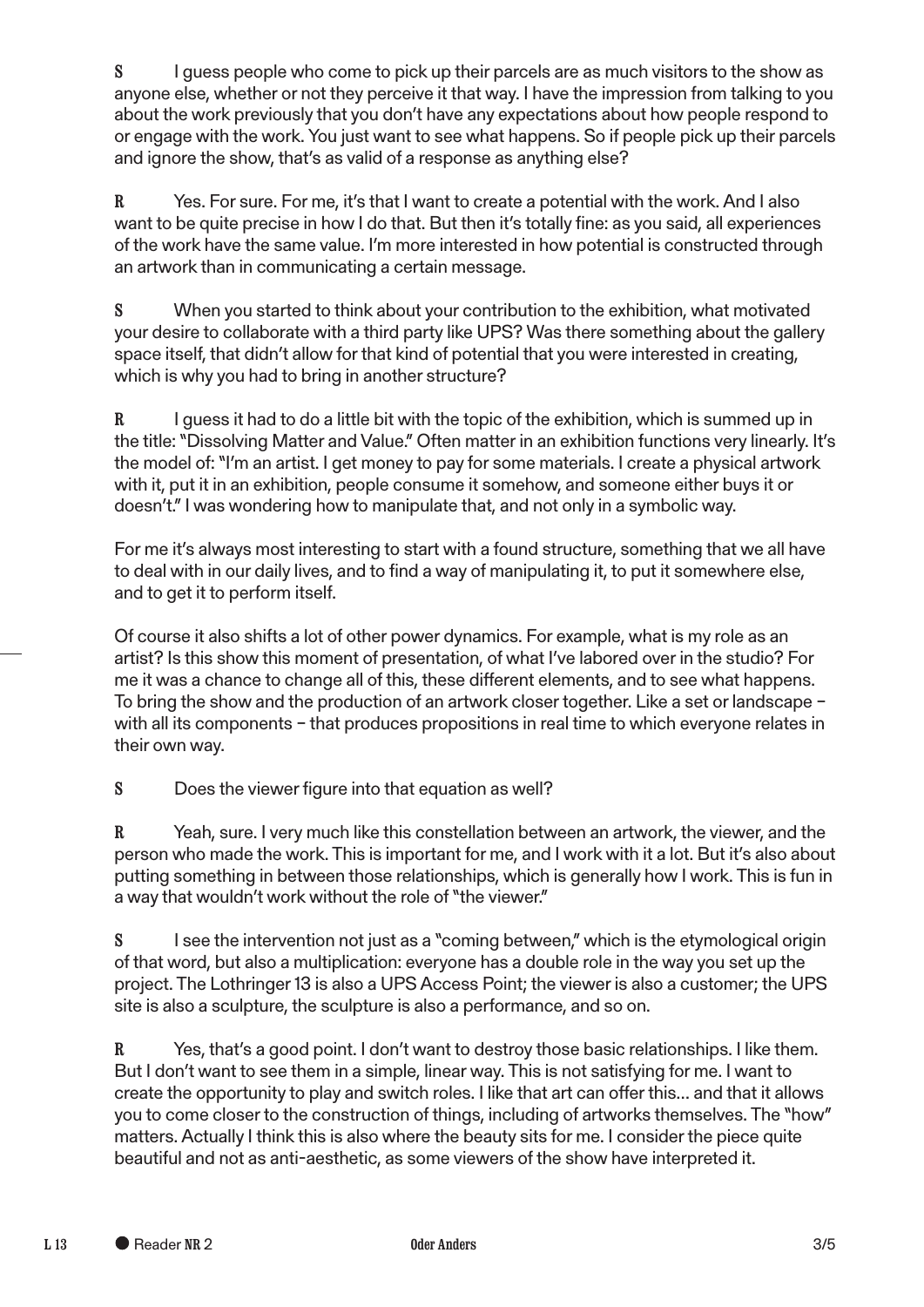On the other hand, even though I enjoy working like this, and Lothringer was always very supportive, it's also exhausting for everyone. There's a lot of management and coordination, but also the institution itself is sort of dependent on a more traditional model of how an artwork works. In this case, they can't prove as easily—for bureaucratic purposes, say—that this is an artwork. And also many people who visit the show don't recognize or notice the piece as art which is of course a totally valid response for me.

S The slipperiness that you're creating feels to me like an outgrowth of something else that's often present in your work, which is a troubling of the categories of sculpture and performance. Your work often involves sculptures that perform, for example, or sculptures in which a performance could take place. I wonder if that's a sort of ur-tendency of the work which in this case is triggering these other role changes?

R Coming back to the situation of the artwork, the artist and recipient—this relationship is already very performative. This back and forth. I think this is also how I think about objects and materials. They always exist in relation to something or someone else. For me an artwork is not one manifestation of something, but diferent possible narrations. Diferent strings that come together. In my mind, I can relate again and again in exciting new ways to a good artwork.

S The work fips depending on whether you're arriving to collect a package or to see the show. For some people, your Access Point will be a kind of frame for the other artworks in the show, which they may or may not be interested in. For others, there's a more classic kind of re-contextualization gesture happening where, because the UPS station is in the gallery space, you start to read all of the gestures, the qualities of that experience, as sculpture and/ or performance. They get articulated more clearly or diferently, because you're encountering them in the white cube. It prompts another kind of looking.

R For me, I really like that you just sit there, wait, and then suddenly someone opens the door and comes in, and it's like entering the stage. This is how my tin plate works, to say: "This is the stage. This is where it happens." Every little detail could be or is the show, which makes it also frustrating because you can't pick it out. But I enjoy sitting there, and when people open the door to get their package—maybe they have a red face and are very angry, or it's someone very nice and friendly—it's like a character coming in, and this character is very connected to a history, to a story, which in this case is also tied to the way that people receive, consume and relate to goods.

S In many ways you also make things harder to consume. For example, as you described, many people do not recognize what you're giving them as an artwork—they're used to consuming art in a certain way that this piece doesn't lend itself to. Then at the same, time, UPS is an entity that we relate to and consume in a certain mundane, almost unconscious way, and here you suggest these other ways of relating to it that are not as familiar or clear.

R Part of what interests me about the found structure of the UPS shop is that this global shipping infrastructure is happening all the time both inside of and outside of the gallery. It defnes so much of our relationships and culture, but we can't see it. Its rules are dictated by UPS based on their interests. Of course these corporate interests open the door for a lot of unfair labor practices and other abuses of power that are perpetrated by UPS as well as other companies that make use of their services. But a lot of other things happen within this system as well, and I wanted to explore some of those things that aren't of any value to a corporate bottom line, but that might have value in other senses. UPS is not interested, for example, in how a package gets handed over to another person. This act of giving and receiving is a relationship that UPS doesn't care about. This is important to me. Perceiving these extra aspects